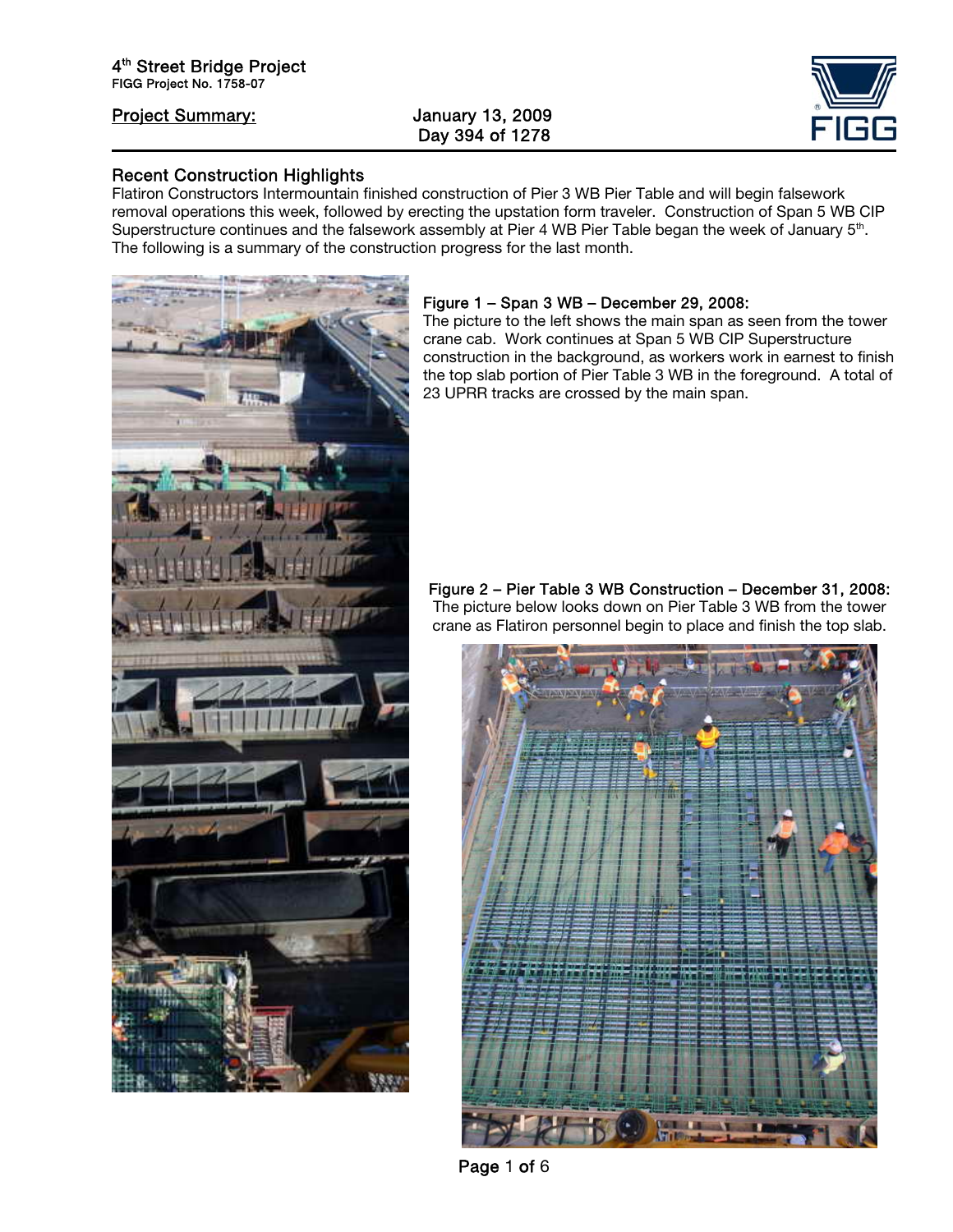ֺ

Day 394 of 1278





## Figure 3 – Pier Table 3 WB Construction – December 31, 2008:

Placement of the top slab concrete for Pier Table 3 WB is performed using a concrete pump staged in the Rail Yard. This picture shows the right wing/web with 25 cantilever tendon ducts, the transverse post-tensioning ducts running over the cantilever tendons, and the form traveler tie-downs placed between both sets of ducts.



#### Figure 4 – Pier Table 3 WB Construction – January 5, 2009:

A post-tensioning crew member tightens the ratchet on the PT bar jack as one of the 1 3/8" diameter vertical PT bars in the diaphragm is stressed to the initial jacking force. Liftoffs are required on all of the PT bars to verify that design forces are achieved.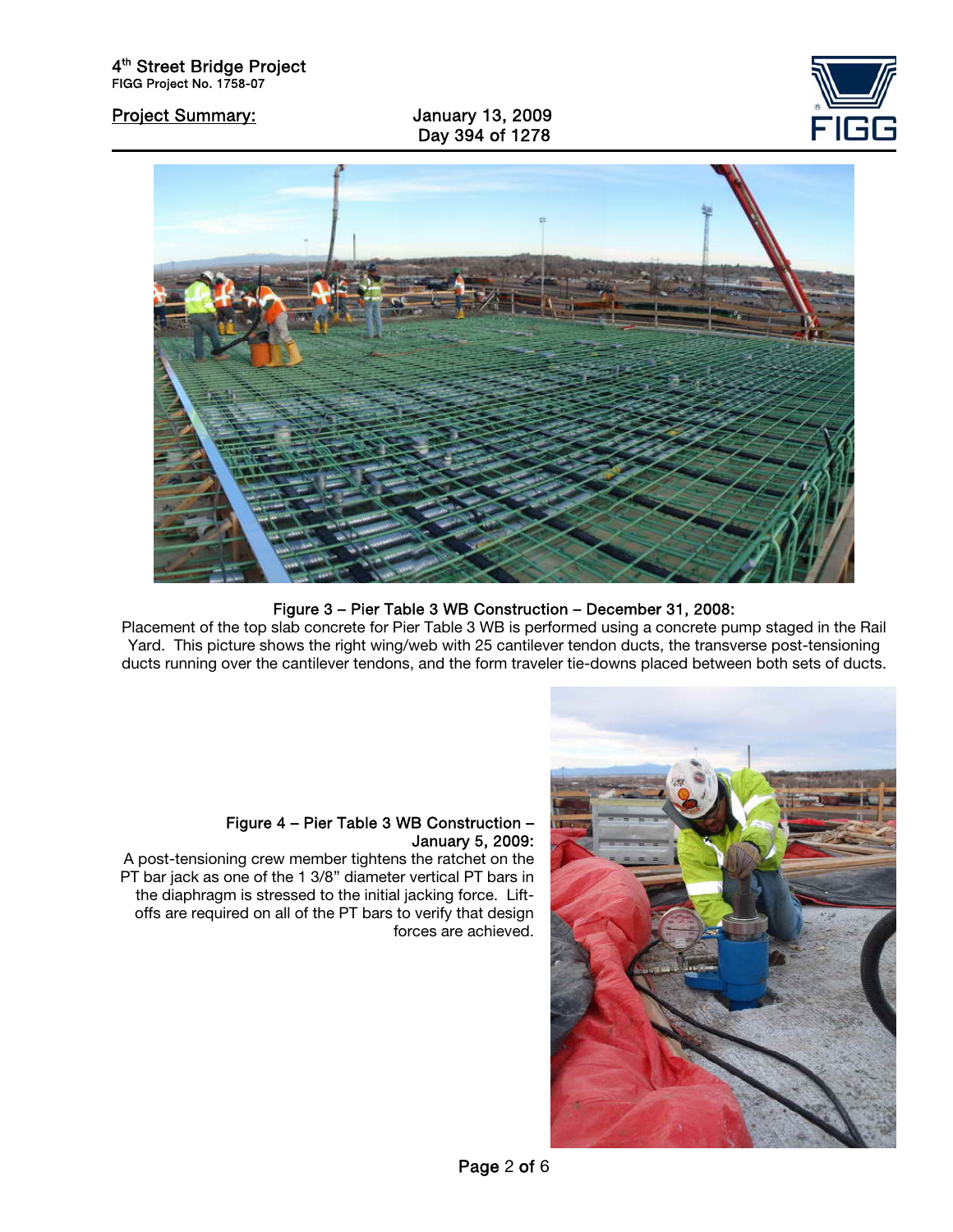Day 394 of 1278





Figure 5 – Span 5 WB CIP Superstructure Construction – January 7, 2009: With nearly all of the reinforcing and post-tensioning elements installed, Flatiron plans to install the interior web and diaphragm forms the week of January 12<sup>th</sup>.



## Figure 6 – Pier Table 4 WB Falsework Assembly – January 8, 2009:

After grading and installing the timber falsework pads, crews begin erecting the falsework bents at Pier 4. Flatiron coordinates these picks with the Railroad flagmen to temporarily close the affected BNSF and UPRR tracks. Construction of Pier Table 4 WB will occur simultaneously with construction of Cantilever 3 WB.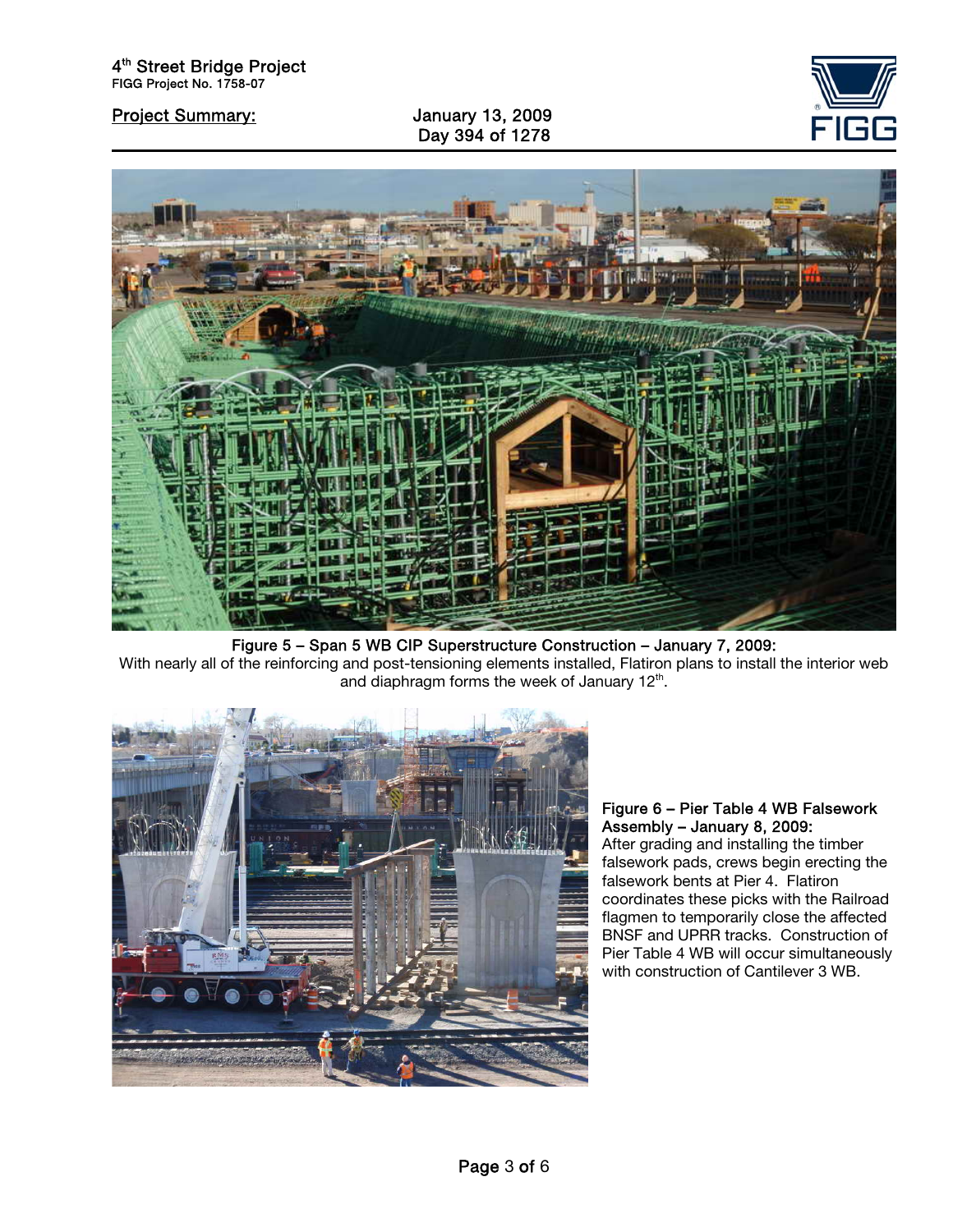

Project Summary: January 13, 2009 Day 394 of 1278

4<sup>th</sup> Street Bridge Project FIGG Project No. 1758-07

ֺ



Figure 7 – Pier Table 3 WB Construction – January 9, 2009:

Flatiron's PT crew stresses the 12-strand transverse diaphragm tendons at Pier Table 3 WB.



#### Figure 8 – Pier Table 3 WB Falsework Removal– January 12, 2009:

With all of the post-tensioning stressed, Flatiron begins to set the winches on the deck for the falsework removal procedure. The falsework is planned for lowering later this week.

Page 4 of 6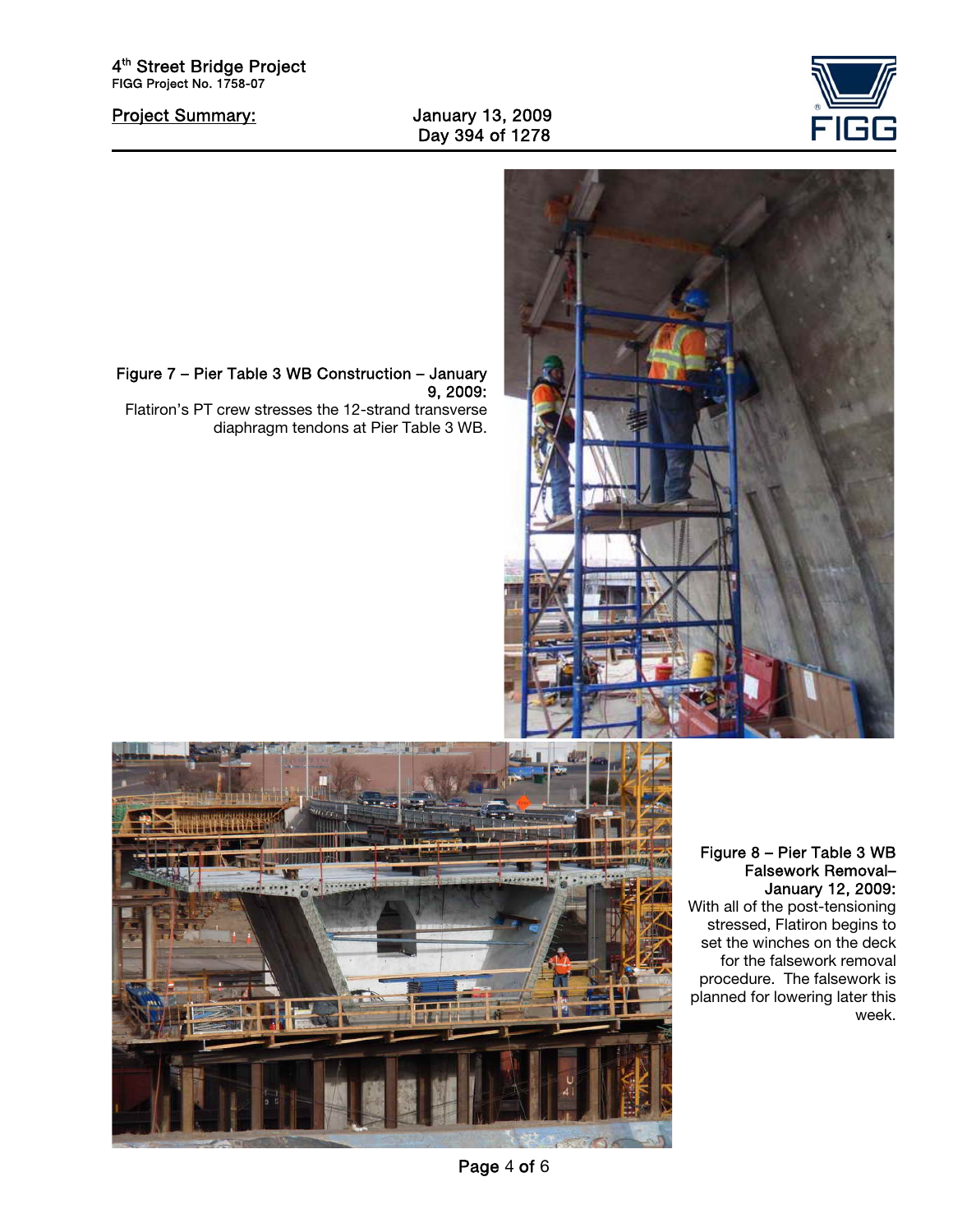#### 4<sup>th</sup> Street Bridge Project FIGG Project No. 1758-07

| <b>Project Summary:</b>                  | <b>January 13, 2009</b><br>Day 394 of 1278 |                   |           |                         |             |            |  |
|------------------------------------------|--------------------------------------------|-------------------|-----------|-------------------------|-------------|------------|--|
| <b>Substructure Construction</b>         |                                            | <u>To</u><br>Date |           | <b>Total</b>            | <b>Unit</b> | % Complete |  |
| 48" Diameter Drilled Shafts (Monuments)  |                                            | 3                 | of        | $\overline{\mathbf{4}}$ | Each        | 75%        |  |
| 48" Diameter Drilled Shafts (Abutments)  |                                            | 11                | of        | 14                      | Each        | 79%        |  |
| 60" Diameter Drilled Shafts (Pier 2 & 5) |                                            | 6                 | of        | 8                       | Each        | 75%        |  |
| 96" Diameter Drilled Shafts (Pier 3 & 4) |                                            | 8                 | of        | 8                       | Each        | 100%       |  |
| Type I Footings (Pier 2 & 5)             |                                            | 3                 | of        | 4                       | Each        | 75%        |  |
| Type II Footings (Pier 3 & 4)            |                                            | 4                 | of        | 4                       | Each        | 100%       |  |
| 3'-6" Piers (Pier 2 & 5)                 |                                            | 3                 | of        | 4                       | Each        | 75%        |  |
| 7'-1" Piers (Pier 3 & 4)                 |                                            | $\overline{4}$    | of        | $\overline{\mathbf{4}}$ | Each        | 100%       |  |
| Abutments                                |                                            | 3/4               | of        | $\overline{2}$          | Each        | 38%        |  |
| <b>Superstructure Construction</b>       |                                            | <u>To</u><br>Date |           | Total                   | Unit        | % Complete |  |
| Westbound                                |                                            |                   |           |                         |             |            |  |
| End Span CIP Westbound                   |                                            | 1                 | <b>of</b> | $\overline{2}$          | Each        | 50%        |  |
| Abutment Diaphragm Westbound             |                                            | 1                 | of        | $\overline{2}$          | Each        | 50%        |  |
| Pier Diaphragm Westbound                 |                                            | 1                 | of        | $\mathbf{2}$            | Each        | 50%        |  |
| Pier Table Westbound                     |                                            | 1                 | of        | $\overline{2}$          | Each        | 50%        |  |
| Cantilever 3 Segments Westbound          |                                            | 0                 | of        | 22                      | Each        | 0%         |  |
| Cantilever 4 Segments Westbound          |                                            | 0                 | of        | 20                      | Each        | 0%         |  |
| <b>Closure Segments Westbound</b>        |                                            | 0                 | of        | 3                       | Each        | 0%         |  |
| Eastbound                                |                                            |                   |           |                         |             |            |  |
| End Span CIP Eastbound                   |                                            | 0                 | of        | $\boldsymbol{2}$        | Each        | 0%         |  |
| Abutment Diaphragm Eastbound             |                                            | 0                 | of        | $\overline{\mathbf{c}}$ | Each        | 0%         |  |
| Pier Diaphragm Eastbound                 |                                            | 0                 | of        | $\overline{2}$          | Each        | 0%         |  |
| Pier Table Eastbound                     |                                            | 0                 | of        | $\overline{2}$          | Each        | 0%         |  |
| Cantilever 3 Segments Eastbound          |                                            | 0                 | of        | 22                      | Each        | 0%         |  |
| Cantilever 4 Segments Eastbound          |                                            | 0                 | of        | 20                      | Each        | 0%         |  |
| <b>Closure Segments Eastbound</b>        |                                            | $\mathbf 0$       | of        | 3                       | Each        | 0%         |  |

≝<br>iG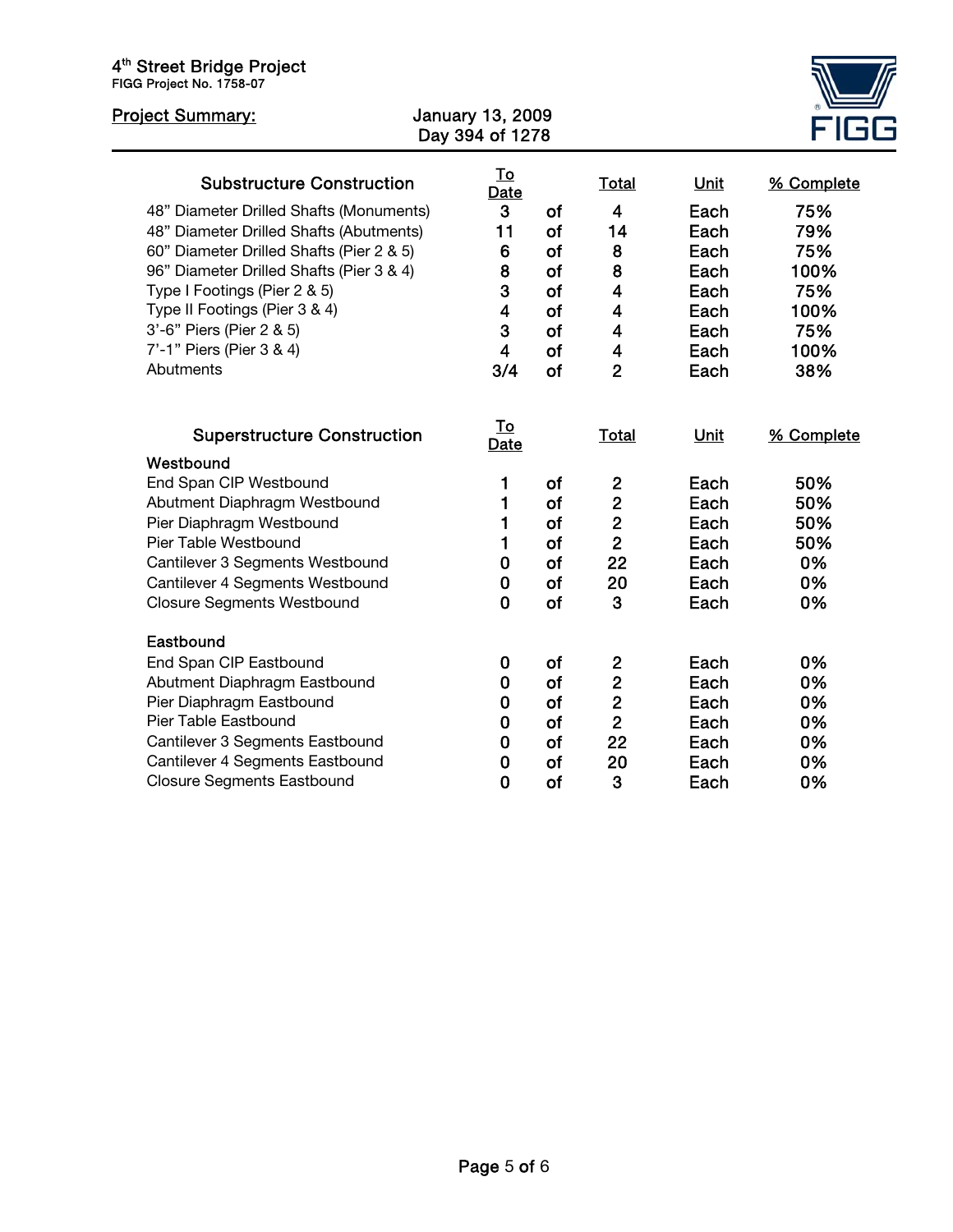ֺ

# Day 394 of 1278



#### Project Milestone Dates April 2008 Baseline Finish Date Actual  $\overline{a}$ Project Award October 18, 2007 October 18, 2007 Notice to Proceed November 8, 2007 November 8, 2007 November 8, 2007 Abutment 1 Drill Caissons The Cassons February 15, 2008 February 15, 2008 Abutment 1 Cap Form/Rebar/Pour March 6, 2008 March 6, 2008 March 6, 2008 Pier 2 EB Drill Caissons **March 3, 2008** March 3, 2008 March 3, 2008 March 3, 2008 March 3, 2008<br>Pier 2 WB Form/Rebar/Pour Footing **March 24, 2008** March 24, 2008 March 24, 2008 Pier 2 WB Form/Rebar/Pour Footing March 24, 2008 March 24, 2008 March 24, 2008 Pier 2 WB Column Form/Rebar/Pour **April 29, 2008** April 29, 2008 April 29, 2008 Pier 3 EB Drill Caissons **April 17, 2008** May 1, 2008 Pier 3 WB Form/Rebar/Pour Footing May 15, 2008 May 15, 2008 June 4, 2008 Pier 3 WB Column Form/Rebar/Pour **Column Form/Rebar/Pour** July 1, 2008 August 5, 2008 Pier 4 EB Drill Caissons **May 8, 2008** July 1, 2008 Pier 4 WB Form/Rebar/Pour Footing and May 13, 2008 August 8, 2008<br>Pier 4 WB Column Form/Rebar/Pour and May 13, 2008 August 20, 2008 September 18, 2008 Pier 4 WB Column Form/Rebar/Pour Pier 5 WB Drill Caissons **April 17, 2008** May 30, 2008 Pier 5 WB Form/Rebar/Pour Footing April 21, 2008 April 21, 2008 June 12, 2008 Pier 5 WB Column Form/Rebar/Pour **Column 10 Column 10 Column 11, 2008** July 11, 2008 Abutment 6 WB Drill Caissons April 18, 2008 April 18, 2008 April 22, 2008 Abutment 6 WB Cap Form/Rebar/Pour May 8, 2008 May 8, 2008 May 8, 2008 Span 1 WB Form/Rebar/Pour Bottom Slab/Webs/Diaphragms June 17, 2008<br>Slab/Webs/Diaphragms Span 1 WB Form/Rebar/Pour Deck July 8, 2008 October 10, 2008 Pier Table 3 WB Form/Rebar/Pour Bottom Slab August 18, 2008 November 21, 2008 Pier Table 3 WB Form/Rebar/Pour Diaphragm & Webs September 4, 2008 December 5, 2008 Pier Table 3 WB Form/Rebar/Pour Deck October 7, 2008 December 31, 2008 Span 5 WB Form/Rebar/Pour Bottom Spair's WB Form/Repail/Four Bottom<br>Slab/Webs/Diaphragms Span 5 WB Form/Rebar/Pour Deck March 12, 2009 Span 1 EB Form/Rebar/Pour Bottom Span TEB Tom/Hebal/Four Bottom<br>Slab/Webs/Diaphragms Control of the Control of Coronal Control of the Control of Slab Span 1 EB Form/Rebar/Pour Deck October 27, 2008 Form and Pour First Segment – W3-1E November 19, 2008 Form and Pour First Closure – Span 2 WB May 19, 2009 Shift Traffic to New WB Structure The Control of Tebruary 17, 2010 Install Last Drilled Caissons – Abutment 6 (EB Only) April 26, 2010 Form and Pour Last Segment – E4-10E Correct Correct Correct Pour Last Segment – E4-10E Form and Pour Last Closure – Span 3 EB November 16, 2010 Complete Structure and Final Traffic Configuration March 4, 2011<br>All items are based on the April 2008 Baseline Schedule with the print date of May 30, 2008 per request from the

CDOT Project Engineer. No comparisons will be made to the current (monthly) schedule update from this point forward, as was done on previous updates. All comparisons will be made to the April 2008 Baseline Schedule. All dates represent the "Finish" of the activity, unless otherwise noted.

The actual milestone dates are later than originally projected. This is mainly due to the drilled shaft subcontractor requiring more time for drilling the 8' diameter shafts than originally anticipated. Flatiron plans to construct Span 5 WB CIP Superstructure simultaneous with Span 1 EB CIP Superstructure to improve the schedule. Since cantilever construction is critical path, Flatiron intends to construct Pier 4 WB Pier Table falsework while constructing Cantilever 3 WB. Cold weather operations have reduced production, but Flatiron intends to staff up in early spring.